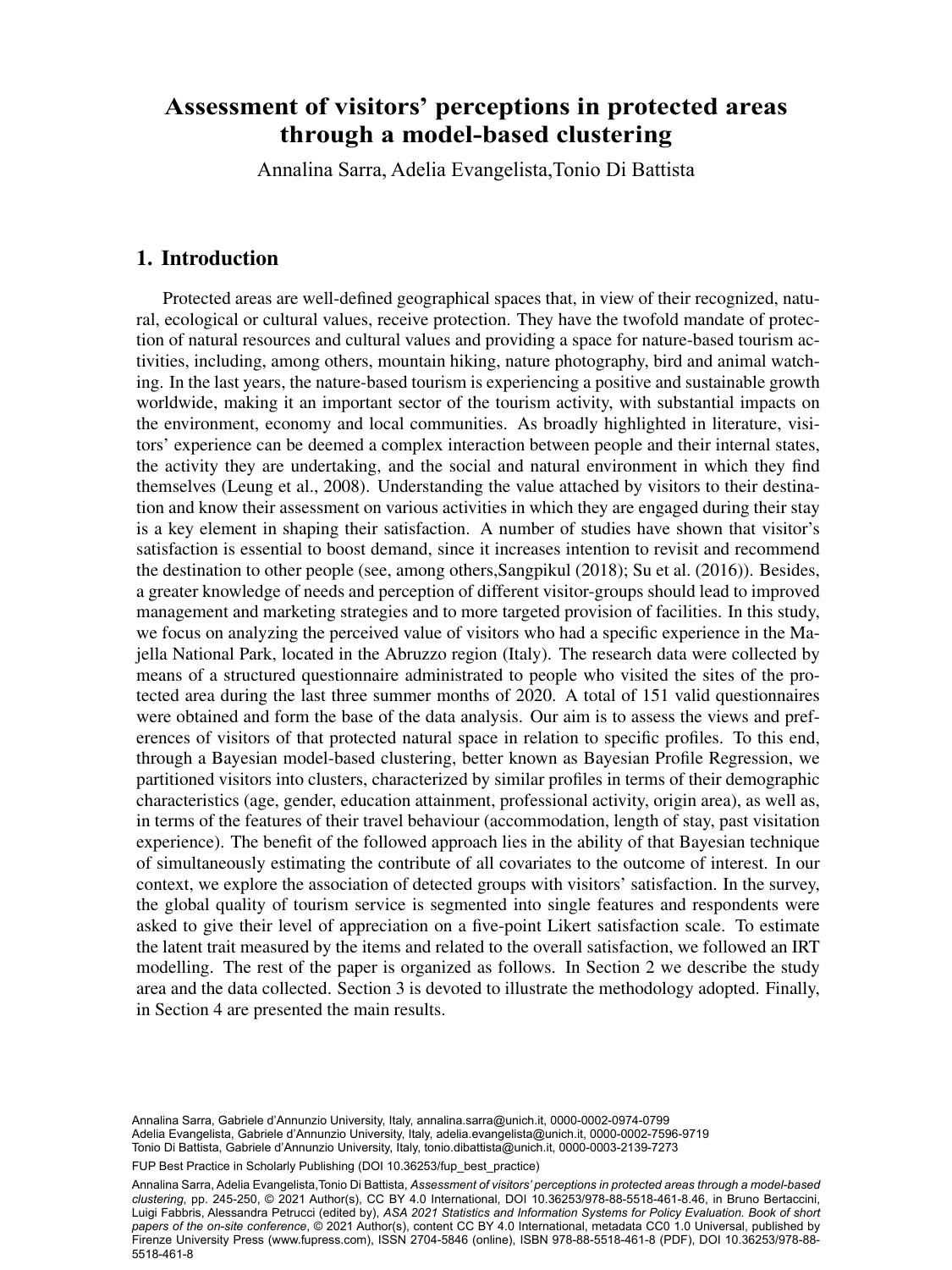## 2. Study case and data

Majella National Park (MNP) is a protected area located in the provinces of Chieti, Pescara and L'Aquila, in the region of Abruzzo, Italy. It was established in 1991 and it extends over an area of about 74,000 hectares, comprising the mountains of Majella and Morrone. The mountains dominate the territory of this national park: as a matter of fact, the 55% of it is over the 2,000 meters. It includes wide lands with particular wilderness aspects, the rarest and most precious part of the biodiversity national heritage. The diversity of the environments, the richness of nature, the evidences left by the human presence make Majella protected area attractive for visitors, potentially involved in different activities, ranging from visits to hamlets and hermitages, climbing and trekking excursions to participation to traditional festivals. In this study, a sample of visitors was intercepted through a non-probabilistic design. At the end of the survey period, a total of 151 valid questionnaires were returned and form the basis of the data analysis reported herein. The questionnaire, other than to include a few questions with respect to respondents' background (age, gender, education, professional activity, origin area), is organized in two sections devoted to investigate different aspects. Part 1 controls for travel behaviour characteristics of respondents (accommodation type, length of stay, past visitation experience, daily average expenditure) and their expectations. Since visitors are increasingly demand high quality recreational opportunities and the service that support them, the second section of the questionnaire deals with the satisfaction. The satisfaction scale contains 23 items, corresponding to different aspects of tourism experience (staff, food, excursions, outdoor activities, accommodation, information services, naturalistic and historical heritages, hospitality of local population, safety and sustainability, sanitation). Respondents were asked to indicate the degree to which they agree with each item on a Likert scale, ranging from 1 (strongly disagree) to 5 (strongly agree). In our sample, the majority of the visitors surveyed were men (55%), from outside region  $(68\%)$ , aged between 36 and 45 (40%). Half of them had a university education. Regarding their professional activity the respondents were mainly employees (29%). The main reasons that encourage people to visit the Majella National Park are relax and contact with nature, they are in fact curious to carry out guided tours, and they make this choice thanks to the testimony of their acquaintances (word of mouth). The tourist offices to which they contacted for information are principally those of the province of Pescara. Visitors are encouraged to return to the places of the Majella National Park; in fact about half of those interviewed have already been there more than 5 times, and there spent more days (at least 1-3 nights). However, the average daily expenditure that tourists expect to expend is between 10-30 euros.

# 3. Methodology

3.1 IRT model for polytomous response data: the Graded Response Model Item response theory (IRT), initially developed in the 1960s, comprises a versatile family of measurement models concerned with the measurement of an individual's latent trait assessed indirectly by a group of items (de Ayala, 2009). The basic idea behind IRT is that the structure in the manifest responses is explained by assuming the existence of one or more latent traits  $(\theta)$ . The mathematical characteristics of IRT models allow a transformation from binary or ordinal answer pattern, e.g. Likert type data, into measure on an equal-interval scale. In this study, the parametric Graded Response Model (GRM; Samejima (1969)) was applied to analyze the ordered response categories of the satisfaction scale included in the questionnaire administered to tourists. In the GRM, items are described by a discrimination parameter ( $\lambda$ ) and two or more location parameters  $(\gamma)$ . Graded-response model item parameters are easily interpretable: the location parameters locate the point at the latent trait continuum where is a 50% chance of scor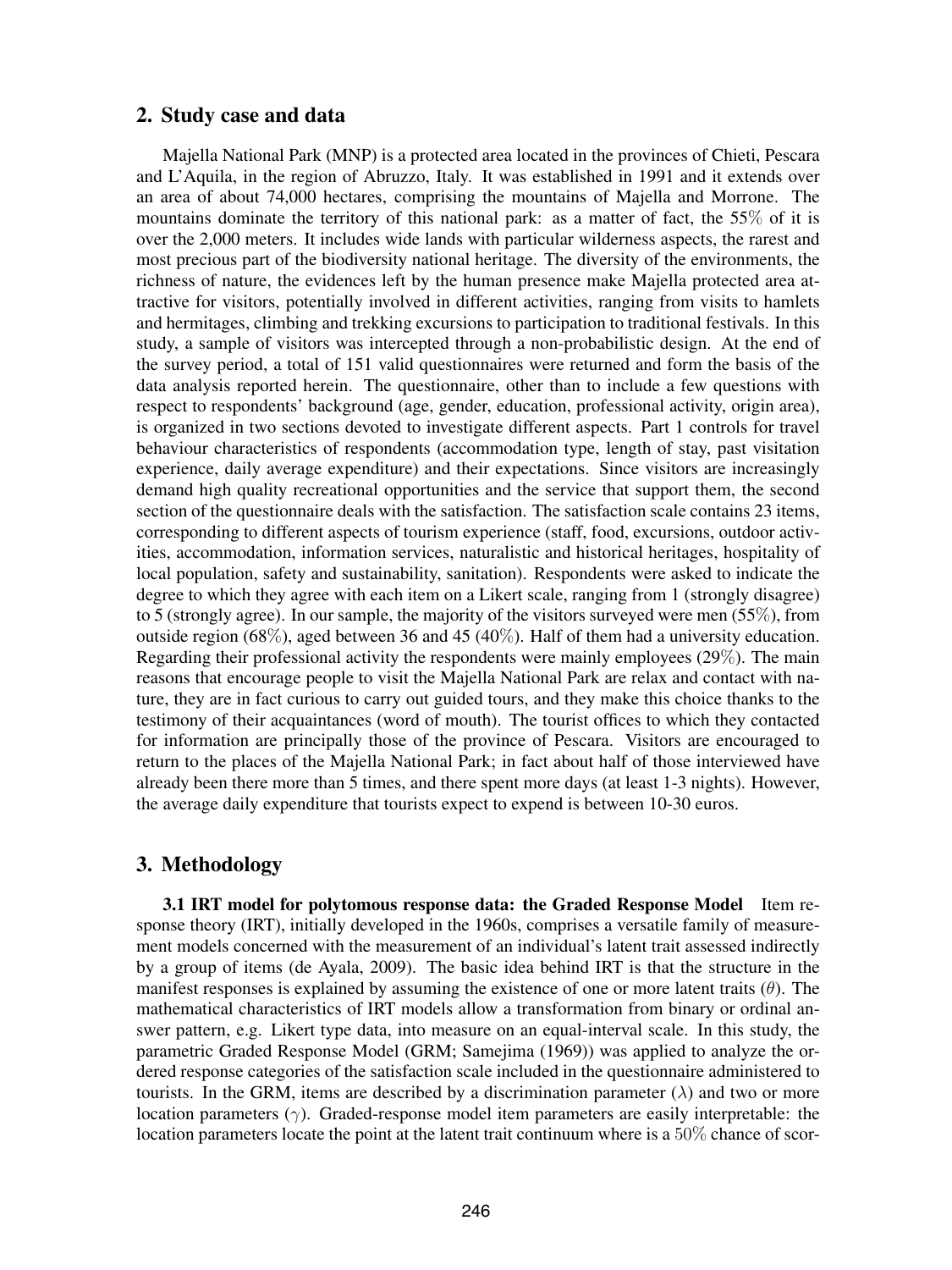ing at or above category  $c_k$  of item k whereas the discrimination parameter reflects the degree to which the item is related to the underlying latent trait and can differentiate among persons with different trait levels. Specifically, in the GRM the probability that a person's response falls at or above a particular ordered category  $c$  ( $c = 1, \ldots, C_{\kappa}$ ), given the latent trait  $\theta$ , may be expressed as follows:

$$
Pr(Y_{ij} = c | \lambda_k, \theta_i, \gamma_k) = \Phi(\lambda_k \theta_i - \gamma_{k,c-1}) - \Phi(\lambda_k \theta_i - \gamma_{k,c})
$$
\n(1)

Eq. 1 describe the normal ogive formulation for the unidimensional two-parameter GRM model, where  $\Phi(\cdot)$  denotes the standard normal cumulative distribution functions and c represent the k ordered categories. GRM cannot be identified because it is overparameterized: for each item a set of  $k - 1$  location parameters along k item slope ( $\lambda$ ) are to be estimated. To overcome this issue some restrictions on parameters are necessary.

3.2 Model-based clustering: the BPR In this work, we focused on tracing the profile of the tourists who visited the Majella National Park, considering in the analysis, as covariates, the socio-demographic background, vacation habits, typically activities at destinations. To this end, we opted for a cluster-based method, better known as Bayesian Profile Regression (BPR)(Molitor et al., 2010). Profile regression is a Bayesian cluster method that, by capturing the heterogeneity among covariates, allows both identifying specific covariate profiles that are representative of a population (i.e. cluster) and associating them with the outcome of interest (in our case tourists'satisfaction) via a regression model. The Bayesian aspect of this clustering process has some advantages over traditional clustering approaches (e.g. Latent Class Analysis) in that the number of clusters has not to be fixed in advance but it is informed by the data and the model is fitted as a unit, allowing that an individual's outcome potentially influences cluster membership, so that the outcome and the clusters mutually inform each other. Additionally, BPR provides a unified procedure in which the uncertainty associated with clustering is naturally propagated into the regression model and incorporated into posterior inference via MCMC algorithms. Formally, for each individual  $i = 1, \ldots, N$ ,  $Y_i$  denotes the outcome of interest and  $X_i = (X_{i_1}, \ldots, X_{i_p})$  represents the covariate profile. The joint probability model for the outcome  $Y_i$  and the predictors  $X_i$  can be written as an infinite mixture model (Molitor et al., 2010; Hastie et al., 2013)

$$
f(Y_i, \mathbf{X_i} | \mathbf{\Theta}) = \sum_{c=1}^{\infty} \psi_c Pr(\mathbf{X_i} | \mathbf{\Theta}_c, \mathbf{\Theta}_0) Pr(Y_i | \mathbf{\Theta}_c, \mathbf{\Theta}_0).
$$
 (2)

The probability model in equation (2) consists of two sub-models:

the *profile sub-model*,  $Pr(\mathbf{X}_i | Z_i, \Theta_{Z_i}, \Theta_0)$ , and the *response sub-model*,  $Pr(Y_i | Z_i, \Theta_{Z_i}, \Theta_0)$ . For each mixture component, the probability models for the outcome  $Y_i$  and the profile  $X_i$  are independent conditionally on some component specific parameters  $\Theta_c$  and some global parameters  $\Theta_0$ . In the BPR approach, in order to make inference, an additional allocation parameter  $Z_i$  is introduced such that  $Z_i = c$  indicates that individual i is assigned to component c and  $Pr(Z_i = c) = \psi_c$ , with  $\psi_c$  the mixture component weight. As pointed out in Molitor et al. (2010), it is possible to approximate the infinite mixture model with a finite one, by specifying a maximum number C of components. The mixture weights,  $\psi = (\psi_1, \dots, \psi_C)$ , are modelled according to a stick-breaking prior (Ishwaran and James, 2001).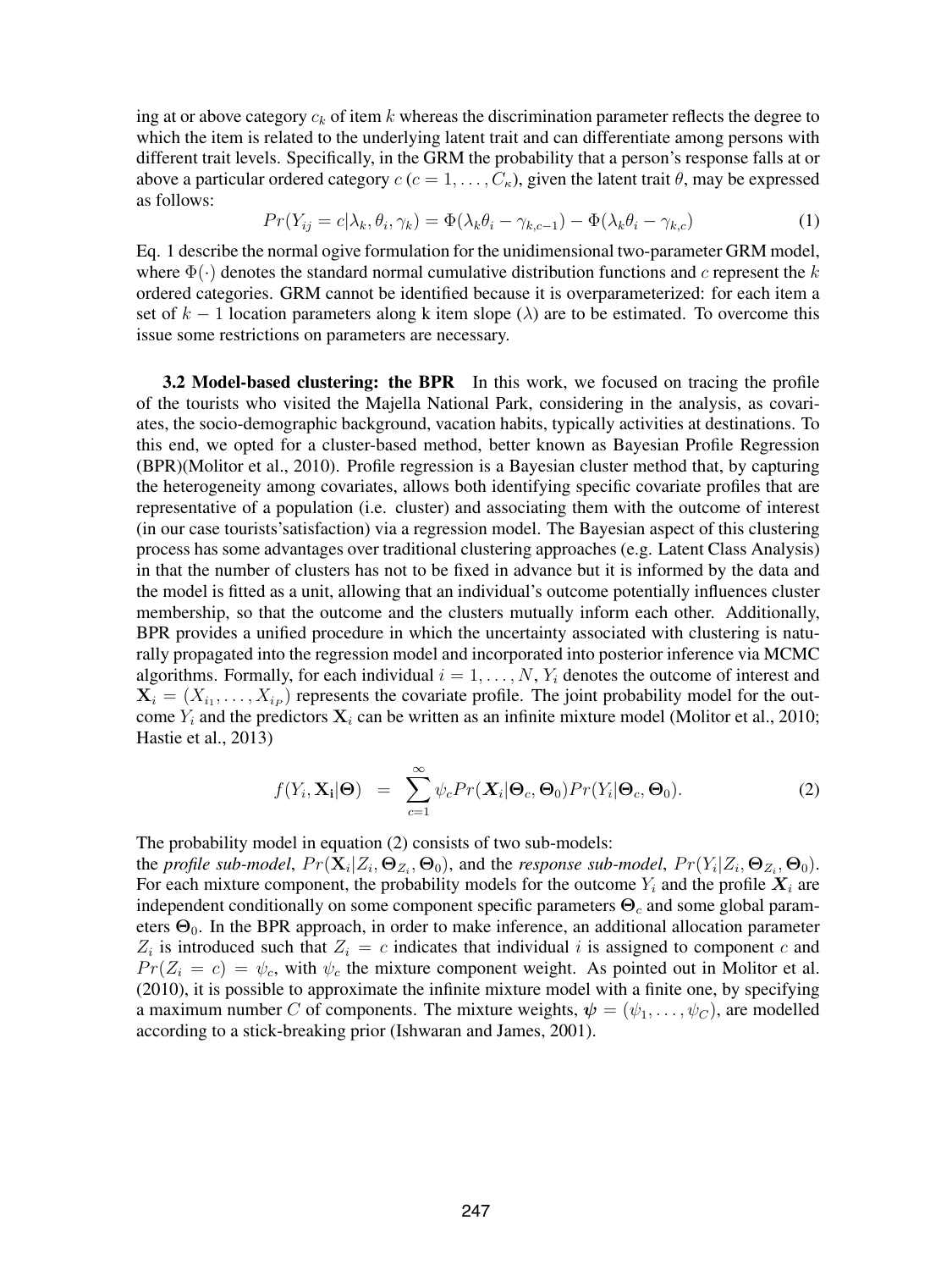|                                             | <b>Discrimination</b> | <b>Thresholds</b> |            |            |            |
|---------------------------------------------|-----------------------|-------------------|------------|------------|------------|
|                                             | parameter             |                   |            |            |            |
| <b>Item</b>                                 | $\lambda_j$           | $\gamma_1$        | $\gamma_2$ | $\gamma_3$ | $\gamma_4$ |
| Cleaning                                    | 2.20                  | $-1.90$           | $-1.19$    | $-0.37$    | 0.53       |
| Signposting                                 | 2.92                  | $-1.63$           | $-1.09$    | $-0.35$    | 0.53       |
| Places accessibility                        | 3.14                  | $-1.83$           | $-1.11$    | $-0.41$    | 0.56       |
| Web site                                    | 3.52                  | $-1.81$           | $-1.07$    | $-0.36$    | 0.46       |
| Park info                                   | 3.92                  | $-2.13$           | $-1.10$    | $-0.31$    | 0.33       |
| Guided tours                                | 3.90                  | $-1.71$           | $-1.06$    | $-0.29$    | 0.40       |
| Public transport services                   | 2.27                  | $-1.09$           | $-0.15$    | 0.42       | 1.29       |
| Cultural events                             | 2.25                  | $-2.12$           | $-1.00$    | 0.03       | 1.01       |
| Catering quality                            | 1.85                  | $-3.08$           | $-1.90$    | $-0.95$    | 0.28       |
| Food $&$ wine products                      | 2.17                  | $-2.12$           | $-0.97$    | $-0.57$    | 0.05       |
| Children services                           | 2.88                  | $-1.73$           | $-0.79$    | 0.08       | 0.90       |
| Path maintenance                            | 3.38                  | $-1.66$           | $-0.98$    | $-0.12$    | 0.54       |
| Accommodation facilities                    | 2.80                  | $-2.25$           | $-1.27$    | $-0.54$    | 0.50       |
| Hospitality of local population             | 2.07                  | $-2.84$           | $-1.89$    | $-0.89$    | $-0.01$    |
| Naturalistic heritage                       | 4.08                  | $-1.86$           | $-1.31$    | $-0.59$    | 0.38       |
| Historical cultural heritage                | 3.33                  | $-1.82$           | $-1.31$    | $-0.43$    | 0.56       |
| Environmental education center              | 3.23                  | $-1.82$           | $-1.03$    | $-0.11$    | 0.66       |
| Sanitation                                  | 2.84                  | $-1.66$           | $-0.95$    | $-0.19$    | 0.92       |
| Reception center                            | 5.09                  | $-2.05$           | $-1.25$    | $-0.56$    | 0.26       |
| Promotion park activities                   | 4.15                  | $-1.69$           | $-1.17$    | $-0.43$    | 0.39       |
| Park staff                                  | 2.69                  | $-2.05$           | $-1.55$    | $-0.96$    | $-0.12$    |
| Park staff's knowledge of foreign languages | 2.25                  | $-2.57$           | $-1.59$    | $-0.47$    | 0.42       |
| Information material area                   | 2.92                  | $-2.31$           | $-1.61$    | $-0.91$    | $-0.07$    |

Table 1: Two-parameter GRM estimates

#### 4. Results and conclusion

In this section, we first present the parameter estimates obtained by fitting the GRM to the items of visitors' satisfaction scale. All data were analyzed in the R programming environment (R Core Team, 2020) with mirt package (Chalmers, 2012). Table 1 shows the estimates for discrimination and threshold parameters. Discrimination estimates for the items ranged from 1.85 to 5.09, indicating that all items discriminate well between low and high levels of satisfaction: higher values indicate better discrimination. Specifically, the inspection of discrimination parameter estimates suggests that the key indicators in distinguishing visitors with different satisfaction levels are those related to appropriate promotion and guided tours. Also, play a fundamental role in discriminating visitors scoring high and low on the latent satisfaction trait, the item ascertaining the appreciation of the park naturalistic heritage. Likewise, the items that had a smaller discriminative power are those linked to the quality of catering, food and wine products, the hospitality of local population, park staff's knowledge of foreign languages. As for threshold parameters, it is worth noting that they reflects the cut-points between the five item categories. Each of them, mirrors the probability of scoring above or below a given cut-point. In other terms, the thresholds can be thought of as being on the same scale as the z-scale, where a normal distribution is centered at zero with a unit standard deviation metric. By comparing thresholds values across items, we see that, for example, item related to "catering quality" has the lowest initial threshold value of -3.08 and item referring to "pubblic transport services" has the largest initial threshold value of -1.09. This result indicated that fewer people endorsed the first item response category for the item related to "catering quality" compared to the item concerning "pubblic transport services". After estimating the visitors' satisfaction by means of IRT modelling, the next step in our data analysis was the identification of specific visitor-groups. The BPR was fitted using the R package PReMiuM (Liverani et al., 2015). The BPR has pro-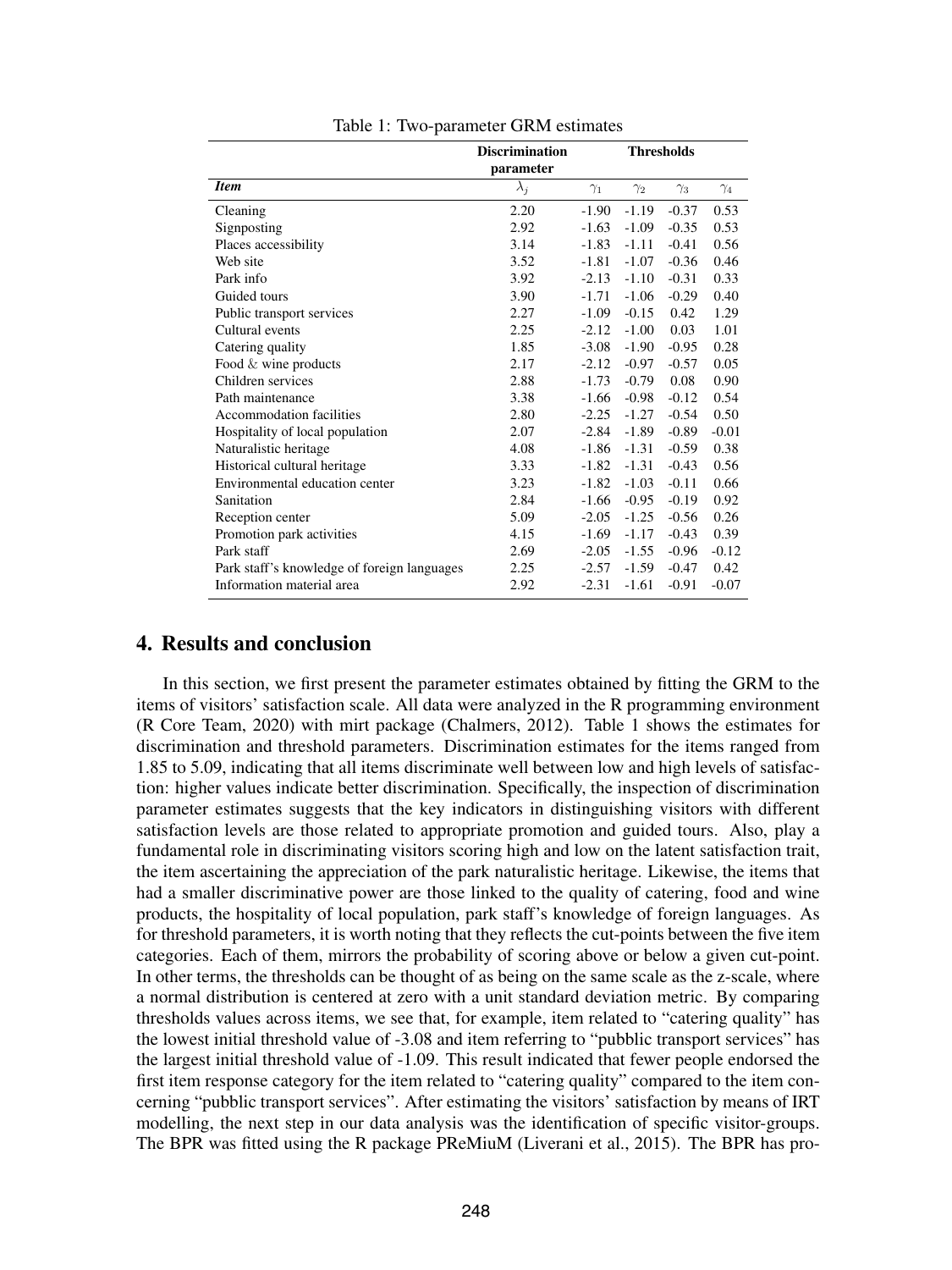

Figure 1: Characterization of visitors'satisfaction profiles associated to each cluster

#### Legend: modalities code of each categorical variable included in the profile sub-model

Area of origin (0= Abruzzo; 1= Other Regions); Gender (0= Male; 1= Female); Age (0= less than 25 years, 1= 25- 45 years;  $2=46-65$  years;  $3=$  more than 65 years); Education (0= upper secondary school; 1= Degree); Job (0= Selfemployed; 1= Public-employee; 2= Other professions); Reasons (0= Contact with nature; 1= Visit to the historical, artistic and cultural heritage; 2= Relax); Expectation (0=; 1=; 2=); Knowing (0= Personal reccomandation; 1=Park website; 2=Guidebook); Tourist office (0= Chieti; 1= Pescara; 2= L'Aquila); Number of previous visits (0= Once; 1= 2-5 times; 2= more than 5 times); Number of overnight stays (0= None; 1= 1-3 overnights; 2= 4-7 overnights; 3= more than 7 overnights); Average daily expenditures (0= less than  $30\epsilon$ , 1=  $30-50\epsilon$ ; 2= more than  $50\epsilon$ ).

duced a partition of visitors into 3 clusters: each of them is characterized by similar covariates profile as well as the same satisfaction level. In order to delineate the visitors' specific profile we can refer to the characterization of each cluster in terms of covariates, as illustrated in Figure 1. On the left panel of each figure, the MCMC posterior draws of the satisfaction level of the identified clusters are given; conversely, for categorical variables such those considered in this study, the right panel of each figure shows the posterior distributions of the probability that an explanatory variable appears with one of the discrete categories across the identified groups. Note that each column corresponds to one covariate and cluster labels are specified on horizontal axis. The different colours of box-plots (blue, green and red) refer to a 95% credible interval respectively under, within or upper the global average on all visitors (whatever the cluster). The order of cluster representation follows the order of the associated estimated visitors'satisfaction level of each cluster. A close analysis of Figure 1 reveals that in the typical profile of cluster associated with the highest satisfaction level there is a prevalence of visitors coming from other regions, aged 25-45 years, who had never been before in the Majella National Park area and who have decided to stay overnight from 4 to 7 days. On the other hand, among the visitors who